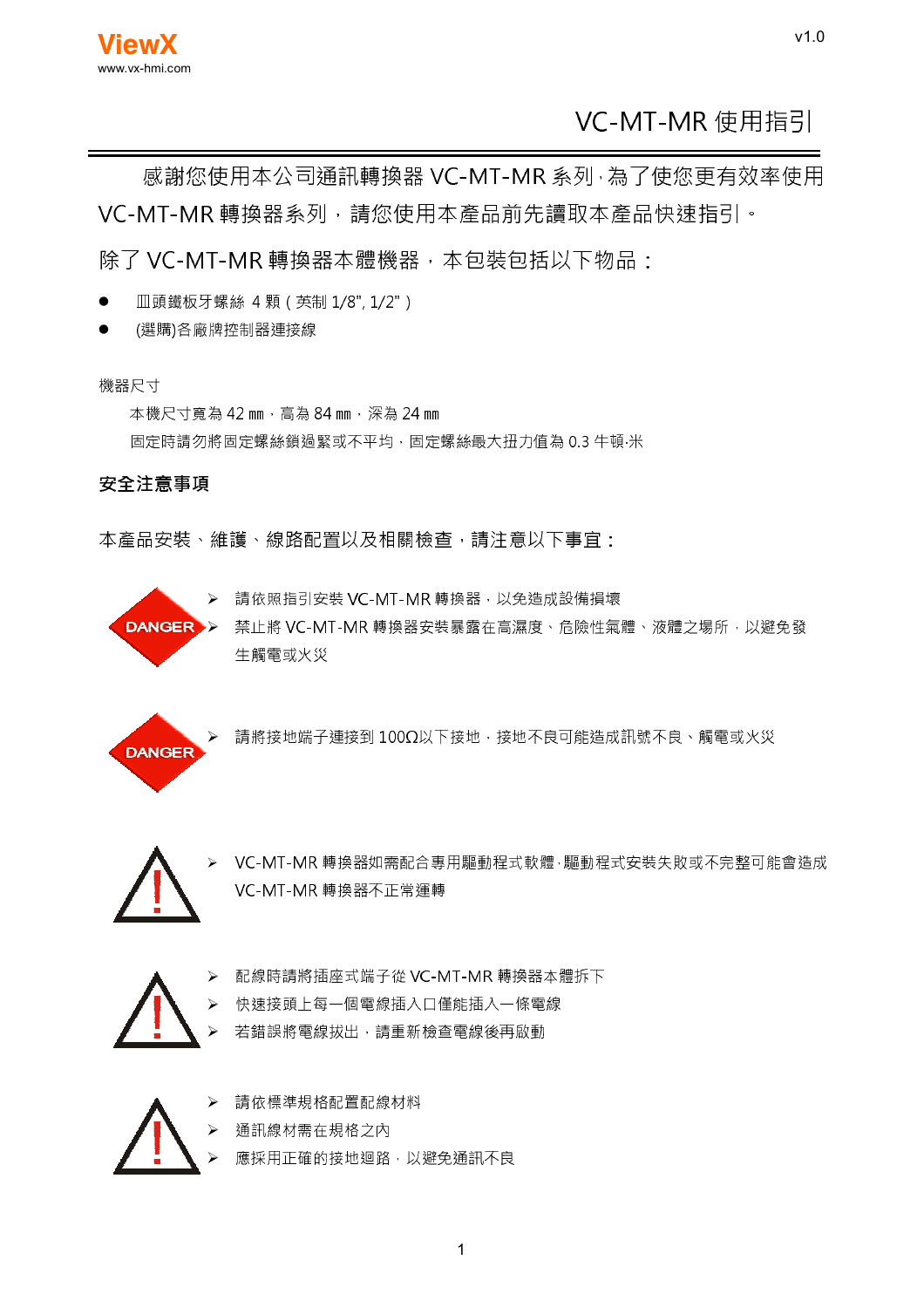#### 在使用之前請您詳閱使用指引,並請注意以下事項!

- 注意您環境的安全(有害性氣體、腐蝕性液體、高濕度、高架作業、危險性作業)
- VC-MT-MR轉換器接線請依照本使用說明接線  $\bullet$
- 請確實實施接地工程,並應依照該國家電工法令之規定實施  $\bullet$ (請參考 NFPA 70 - National Electrical Code (2008))
- 在電源未關閉期間請勿進行任何拆解及線路變更  $\bullet$
- 在 VC-MT-MR 轉換器運作期間, 請勿觸碰電源處
- 天線確實連接後,始能開啟電源, 未接天線而接上電源有可能導致 無線電電路出現損害,導致無線電電  $\bullet$ 路受損或故障.

若您在使用上有任何的問題,請洽詢您的經銷商,本公司精益求精,當內容有所變更時將會更新於網站上, 請您隨時上本公司網站: www.vx-hmi.com 下載最新使用指引。

#### 其他應注意事項:

- 不得在通電的情況下改變任何的配線,否則將會造成觸電或人員受傷的危險  $\blacktriangleright$
- $\blacktriangleright$ 請勿用尖銳的物體觸碰面版, 以免造成 VC-MT-MR 轉換器操作問題
- 禁止拆解 VC-MT-MR轉換器 · 否則會造成觸電  $\blacktriangleright$
- $\blacktriangleright$ 電源啟動後,禁止拆開 VC-MT-MR轉換器
- 電源關閉 10 分鐘內禁止接觸 VC-MT-MR 轉換器接線端子 · 殘餘電壓可能造成觸電  $\blacktriangleright$
- $\blacktriangleright$ VC-MT-MR 轉換器工作中, 通氣孔應保持暢通, 以避免機器過熱產生異常訊號或故障情形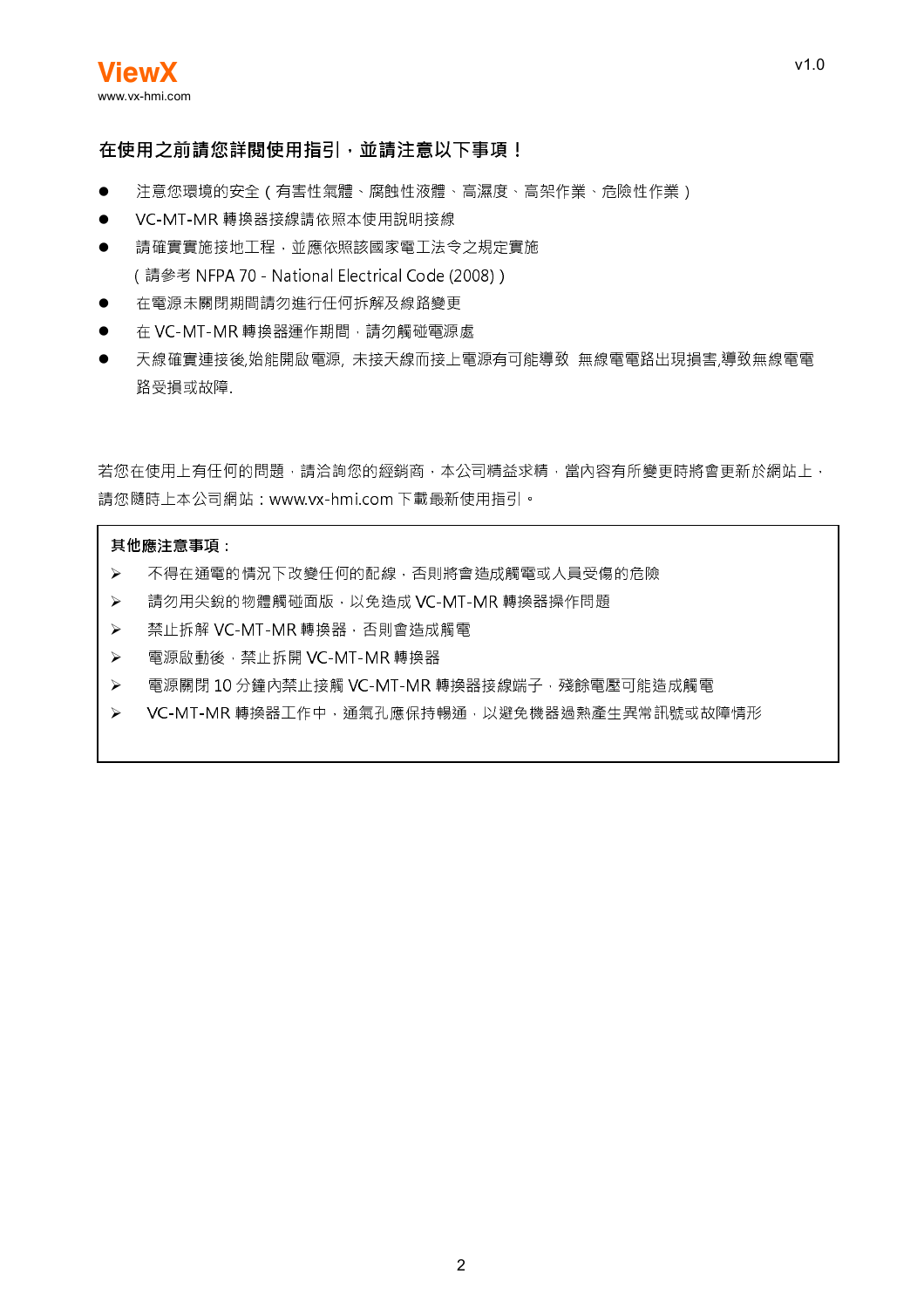#### 安裝環境條件

本產品應存於包裝箱內 ·若暫不使用 ·為使該產品能符合本公司保固及日後的維護 ·儲存時應注意以下事宜:

- 必須儲存在乾淨、乾燥之位置
- 儲存環境必須在-20℃~+60℃範圍內
- 儲存濕度必須在 20~85% RH (不可凝結)
- 避免存於危險物、有害物之環境(請參考危險物與有害物標示及通識規則)
- 請放置在有管理的檯面或架上
- 本產品適合安裝處所包含:無塵室、無高熱環境(非高溫作業); 無水滴、蒸汽、灰塵場所;無危險物、 有害物之環境:無粉塵及燻煙之場所:無震動極高電磁波之場所。

#### 安裝方向與空間注意事項

- 安裝方法應依照規定安裝 · 若不依照規定方法安裝會造成故障原因
- ●為使人機介面運作中冷卻效果良好正常, 安裝 VC-MT-MR轉換器時, 在機器上下左右方向及相鄰位置應 保持 50 mm以上距離, 以避免產生高熱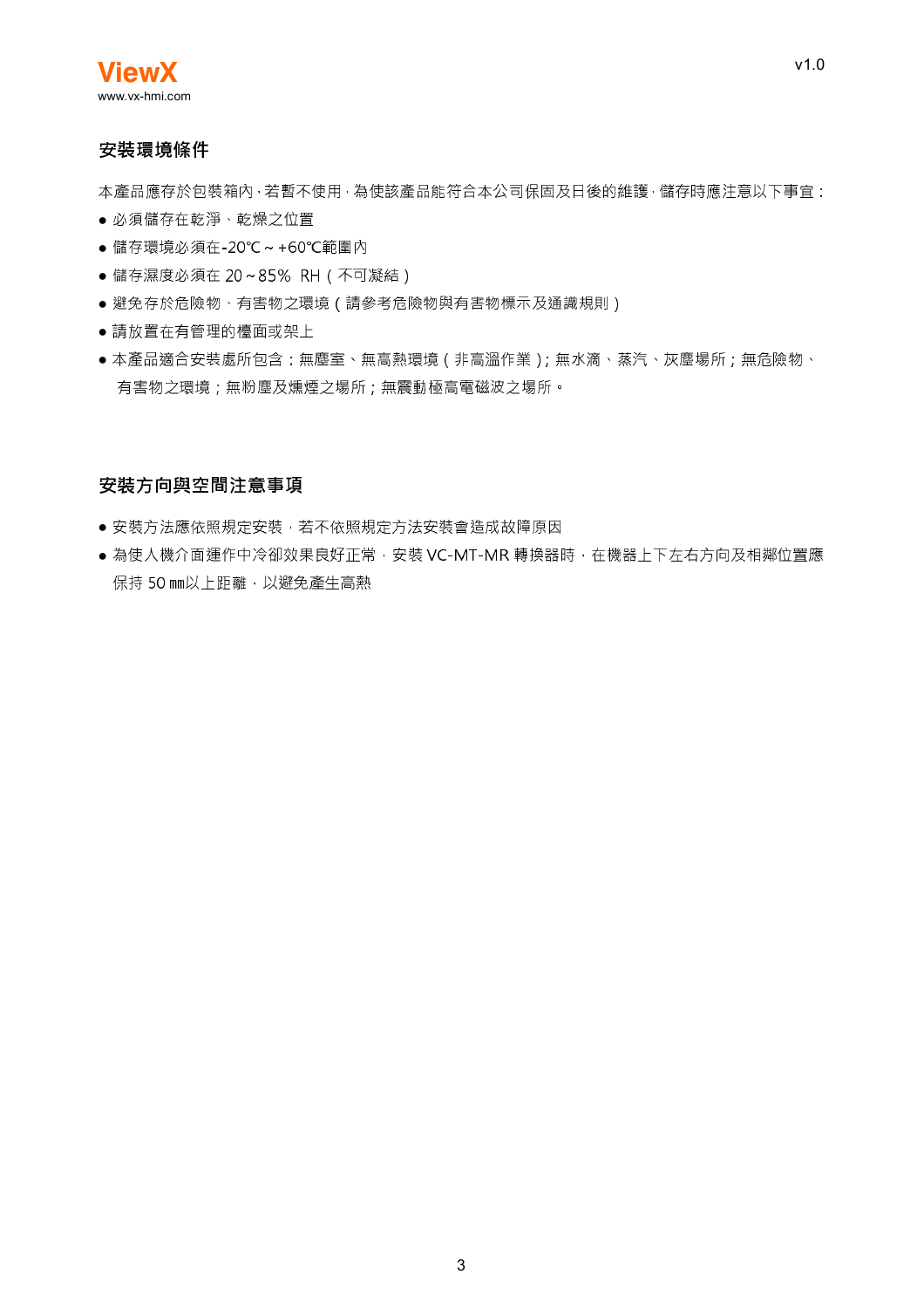

各部位說明 VC-MT-MR (正面)



- $\overline{A}$ PWR: 綠燈顯示 電源指示燈, 綠燈亮起顯示電源正常
- TX: 紅燈顯示 資料傳送燈號, 資料傳輸時會亮起  $\overline{B}$
- $\overline{C}$ RUN: 當模組運作時, 藍色燈號會閃爍(註一)
- $\mathsf{D}$ RX: 綠燈顯示 資料接收燈號, 資料接收時會亮起
- RJ45: 網路線連接器 F
- $\overline{F}$ SW1:SW2: 通訊訊號選擇 RS232/RS422/RS485/AUTO SW3:SW4: 設定通訊速率 9600/19200/38400/115200 SW5:SW6: 設定同位元檢查 EVEN/ODD/NONE (註二) SW7: 設定資料位元 7/8 (註二) SW8: 設定停止位元 1/2
- G. DB9: RS232/RS422/RS485 通訊連接座(DB9 公) (註三)
- 註一: RUN: 設定模式紅燈慢閃, 正常模式藍燈慢閃,連接模式藍燈快閃.
- 註二: 通訊參數設定不支援 資料位元 7 及同位元檢查 NONE 同時設定.
- 註三: VC-MT-MR 通訊轉換器,工作電源由 PORT0 連接器第 8 腳接入 DC5V.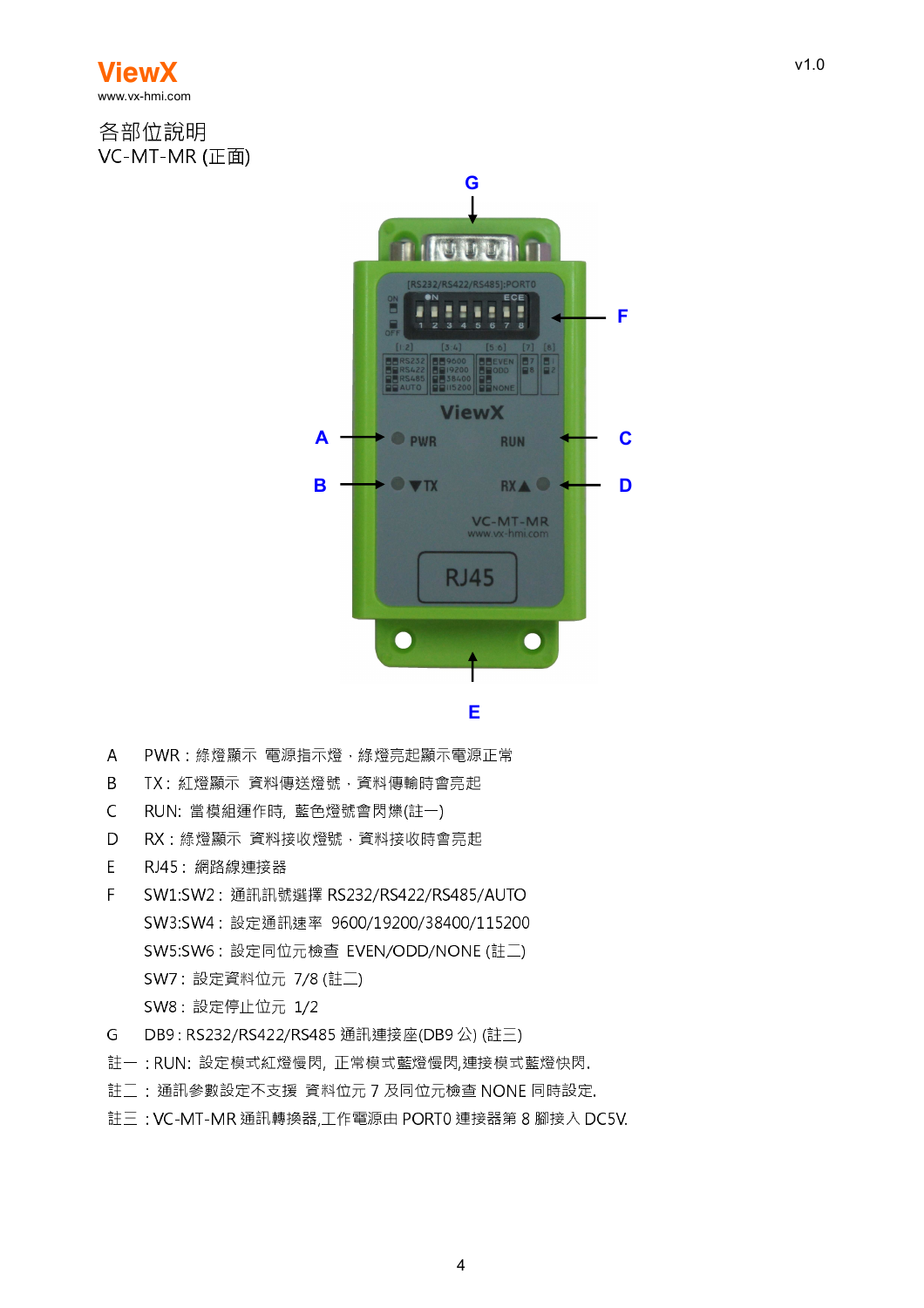### 網路參數設定步驟

- 關閉模組電源  $1.$
- 2. 將[設定指撥開關] 依序設定[下下上上下上下上],如右圖
- 3. 開啟模組電源
- 4. RUN 燈號 紅燈慢閃,表示模組進入設定模式
- 5. 使用相關軟體透過 Modbus RTU 協定設定. (相關設定軟體,可至 ViewX 官方網站下載)



#### 模組設定使用 9600,N,8,1 通訊參數, Modbus RTU 通訊協定,設定參數

| 參數名稱     | 變數位置        | 資料格式                                     | 出廠預設            |  |
|----------|-------------|------------------------------------------|-----------------|--|
| ΤP       | 40001~40004 | XXX.XXX.XXX.XXX                          | 192.168.1.30    |  |
| Net Mask | 40005~40008 | XXX.XXX.XXX.XXX                          | 255.255.255.0   |  |
| Gateway  | 40009~40012 | XXX.XXX.XXX.XXX                          | 192.168.1.1     |  |
| 通訊模式     | 40017       | 0: Modbus TCP Server 轉 Modbus RTU(註一)    |                 |  |
|          |             | 1 : Modbus TCP Client 轉 Modbus RTU       |                 |  |
|          |             | 2: Modbus TCP Server 轉 Modbus ASCII (註一) | 0               |  |
|          |             | 3: Modbus TCP Client 轉 Modbus ASCII      |                 |  |
| 連線 Port  | 40018       | $0\nu$ 65535                             | 502             |  |
| 連線 IP    | 40019~40022 | XXX.XXX.XXX.XXX                          | 255.255.255.255 |  |

註一:當通訊模式設定為 Server 模式時,連線 IP 欄位,為可允許的連線 IP 位置, IP 對應欄位設定為 255 時, 表示該欄位都允許連線.

- 例: IP=192.168.1.20 //只允許 IP = 192.168.1.20 連線  $IP = 192.168.1.255$ //允許 IP = 192.168.1.0 ~ 192.168.1.254 連線  $IP = 192.168.255.255$ //允許 IP = 192.168.0.0 ~ 192.168.254.254 連線 IP=0.0.0.0 或 255.255.255.255 //任何 IP 位置都允許連線.
- 注意:設定完成後,關閉模組電源後,再將指撥開關切換至正常通訊參數設定後,重新開啟模 組電源,模組會新的設定開始運作.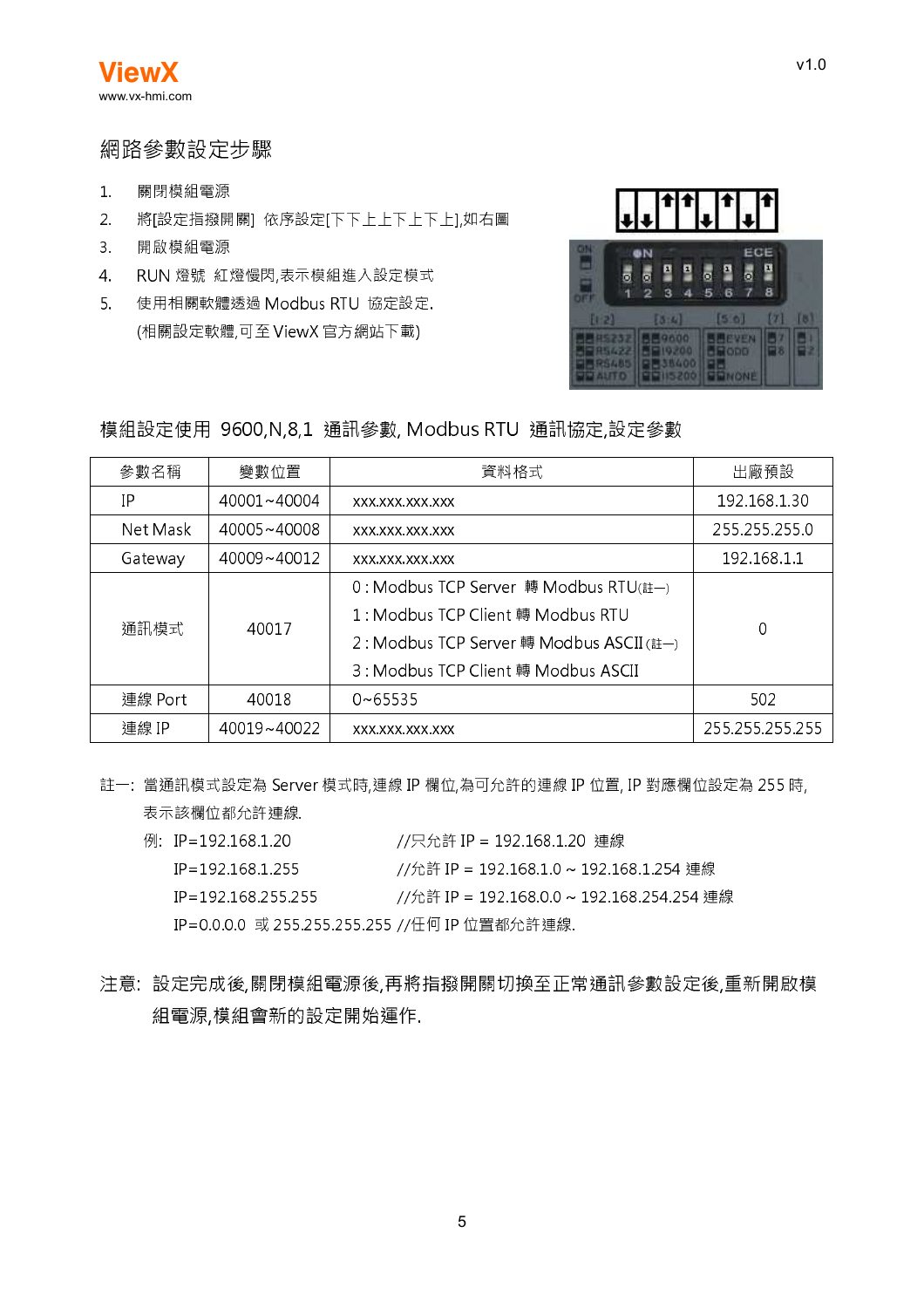# 機器尺寸(單位:mm)



# 配線材料建議

| 種類  | 電源配線 (AWG)   | 剝線長度          |
|-----|--------------|---------------|
| 單芯線 | $28 \sim 12$ | $7 \sim 8$ mm |
| 多芯線 | $30 - 12$    | $7\sim8$ mm   |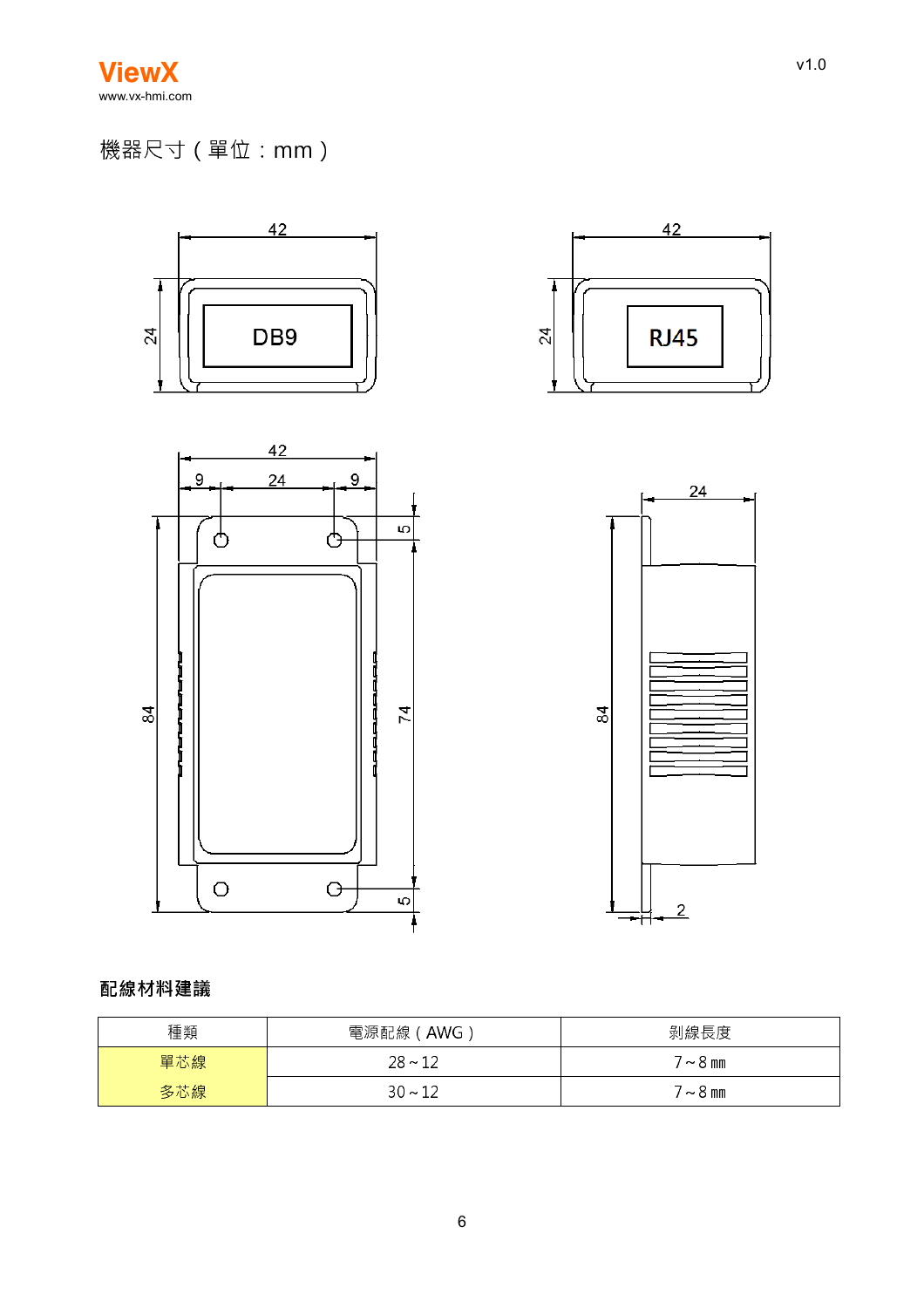

## 基本檢測

| 檢測項目      | 檢測內容                                     |
|-----------|------------------------------------------|
|           | ●定期檢查 VC-MT-MR 轉換器的連接線是否鬆動               |
|           | ●排氣孔應避免任何型態物體阻塞,安裝時應小心細小異物掉落             |
| 一般檢測      | ●如果 VC-MT-MR 轉換器裝設於粉塵、有害性氣體的場所﹐應裝設防止粉塵及有 |
|           | 害性氣體進入的設施或設備                             |
|           | ●配線端子接續部分請實施絕緣處理                         |
|           | ●配線應正確,以避免異常動作                           |
|           | ●檢查 VC-MT-MR 轉換器內部是否有任何細小金屬片等導電物體,並注意可燃性 |
| 操作前檢測     | 物體、易燃性氣體等危險物                             |
| (未供應控制電源) | ●VC-MT-MR 轉換器附近使用的電子儀器受到電磁干擾時,請使用校調儀器以降  |
|           | 低干擾                                      |
|           | ●請注意 VC-MT-MR 轉換器的電壓是否正確穩定               |
|           | ●電源指示燈是否開啟                               |
| 運轉前檢測     | ●與各系統間的通訊是否正常                            |
| (已供應控制電源) | ●VC-MT-MR 轉換器若有異常現象請洽經銷商                 |

## DB9 RS232 連接器

| COM Port 示意圖 | 腳位             | 說明               |
|--------------|----------------|------------------|
|              |                | RS422 R+         |
| ◢            | $\overline{2}$ | <b>RS232 RX</b>  |
|              | 3              | <b>RS232 TX</b>  |
|              | 4              | RS485 D+         |
| ō<br>ō       | 5              | <b>GND</b>       |
|              | 6              | RS422 R-         |
|              | 7              | <b>RS232 RTS</b> |
|              | 8              | $DC+5V$          |
|              | 9              | RS485 D-         |